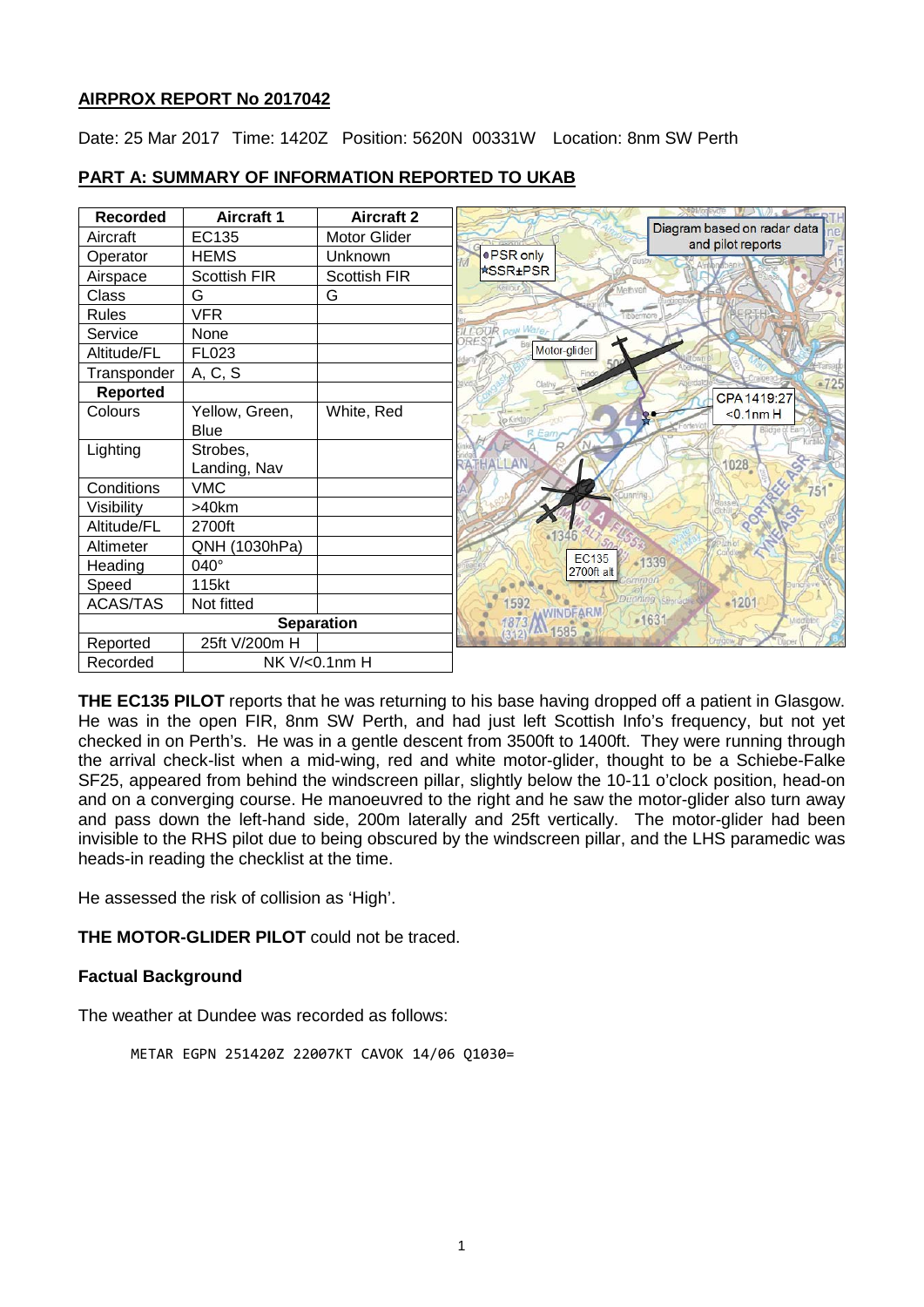# **Analysis and Investigation**

# **UKAB Secretariat**

Figures 1 and 2 are screen shots of the radar data showing the EC135, squawking 0020 and an unidentified primary only track. At Figure 1 the two aircraft are 1.4nm apart and at Figure 2 they are less than 0.1nm apart.







The EC135 and motor-glider pilots shared an equal responsibility for collision avoidance and not to operate in such proximity to other aircraft as to create a collision hazard<sup>[1](#page-1-0)</sup>. If the incident geometry is considered as head-on or nearly so then both pilots were required to turn to the right<sup>[2](#page-1-1)</sup>. If the incident geometry is considered as converging then the EC135 pilot was required to give way to the motor-glider<sup>[3](#page-1-2)</sup> (a motor-glider is classed as a glider for the purposes of rules of the air).

# **Summary**

An Airprox was reported when an EC135 and a motor-glider flew into proximity at 1420 on Saturday 25<sup>th</sup> March 2017. The EC135 operating under VFR in VMC, not in receipt of an ATS. The motorglider pilot could not be traced.

# **PART B: SUMMARY OF THE BOARD'S DISCUSSIONS**

Information available consisted of reports from the EC135 pilot and radar photographs/video recordings.

The Board first looked at the actions of the EC135 pilot. Noting that he was not receiving a radarbased ATS at the time, and that none was practically available at his altitude, it was unfortunate timing that he came into proximity with the motor-glider when he did; even if he had called Perth ATC prior to doing his checks, Perth are not radar equipped and so would have been very unlikely to be

 $\overline{\phantom{a}}$ 

<span id="page-1-0"></span><sup>1</sup> SERA.3205 Proximity.

<span id="page-1-1"></span><sup>2</sup> SERA.3210 Right-of-way (c)(1) Approaching head-on.

<span id="page-1-2"></span><sup>3</sup> SERA.3210 Right-of-way (c)(2) Converging.